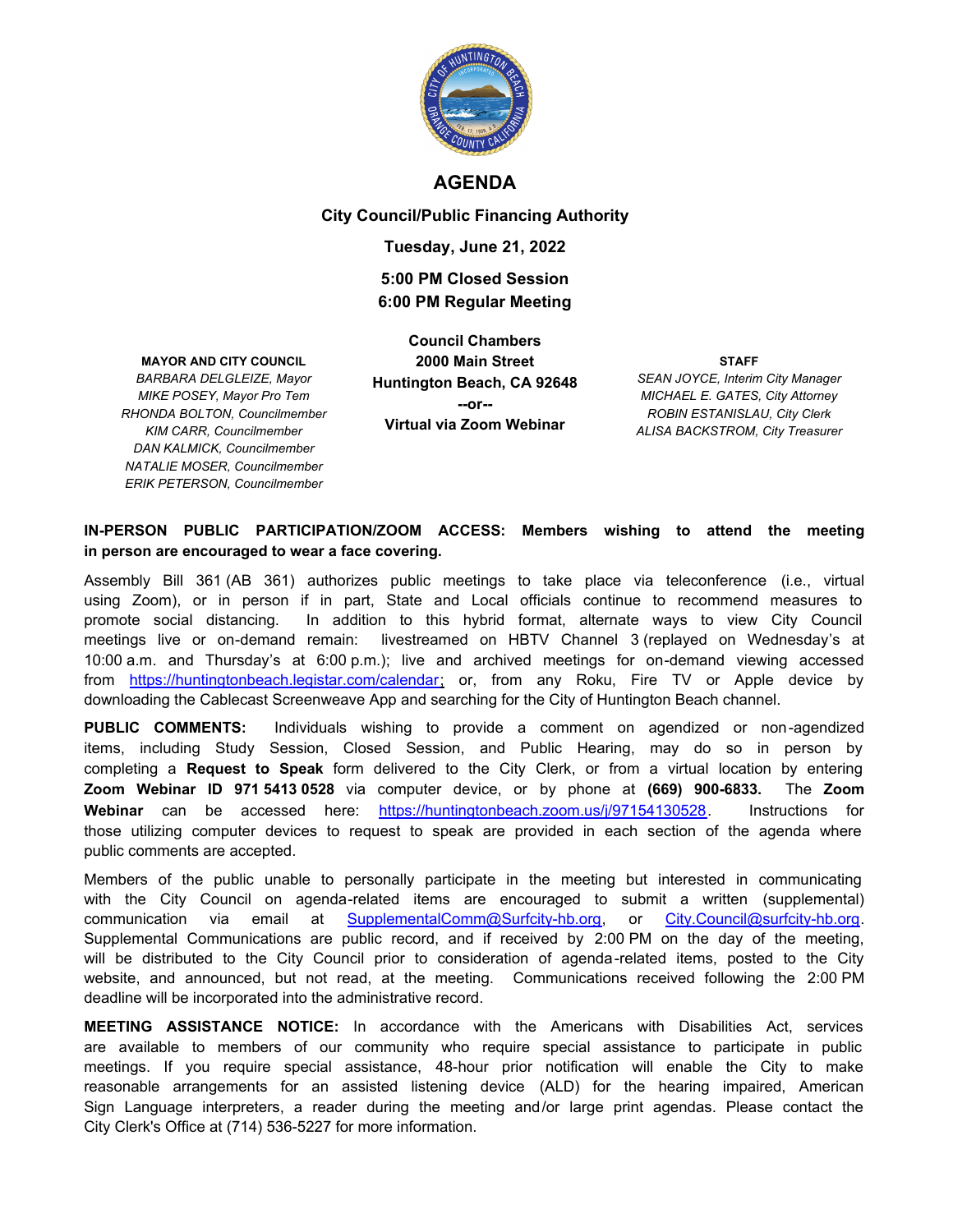#### **5:00 PM - COUNCIL CHAMBERS**

#### **CALL TO ORDER**

#### **ROLL CALL**

Peterson, Bolton, Posey, Delgleize, Carr, Moser, Kalmick

**Councilmember Peterson has requested permission to be absent pursuant to Resolution No. 2001-54**

**ANNOUNCEMENT OF SUPPLEMENTAL COMMUNICATIONS (Received After Agenda Distribution)**

**PUBLIC COMMENTS PERTAINING TO CLOSED SESSION ITEM (3 Minute Time Limit) - At approximately 5:00 PM, individuals wishing to provide a comment on item(s) scheduled for Closed Session may do so either in person by filling out a Request to Speak form delivered to the City Clerk, via computer through Zoom Webinar ID 971 5413 0528, or Zoom Webinar by phone by calling (669) 900-6833. Once the Mayor opens Public Comments, in-person participants will be called to speak first. Zoom Webinar participants wishing to speak will be provided a 15-minute window to select the "Raise Hand" feature in the Webinar Controls section. Attendees entering the Webinar and requesting to speak by phone can enter \*9 to enable the "Raise Hand" feature, followed by the \*6 prompt that unmutes their handheld device microphone. Individuals will be prompted to speak when the Clerk announces their name or the last three digits of their phone number. After a virtual speaker concludes their comment, their microphone will be muted. All speakers are encouraged, but not required to identify themselves by name. Each speaker may have up to 3 minutes unless the volume of speakers warrants reducing the time allowance.**

#### **RECESS TO CLOSED SESSION**

### **CLOSED SESSION**

**1. [22-550](http://huntingtonbeach.legistar.com/gateway.aspx?m=l&id=/matter.aspx?key=5662) CONFERENCE WITH LEGAL COUNSEL - ANTICIPATED LITIGATION. Significant Exposure to Litigation Pursuant to Paragraph (2) of Subdivision (d) of Section 54956.9: Litigation threatened in December 21, 2021 letter from Cole/Huber, LLP.**

#### **6:00 PM – COUNCIL CHAMBERS**

### **RECONVENE CITY COUNCIL/PUBLIC FINANCING AUTHORITY MEETING**

#### **ROLL CALL**

Peterson, Bolton, Posey, Delgleize, Carr, Moser, Kalmick

**Councilmember Peterson has requested permission to be absent pursuant to Resolution No. 2001-54**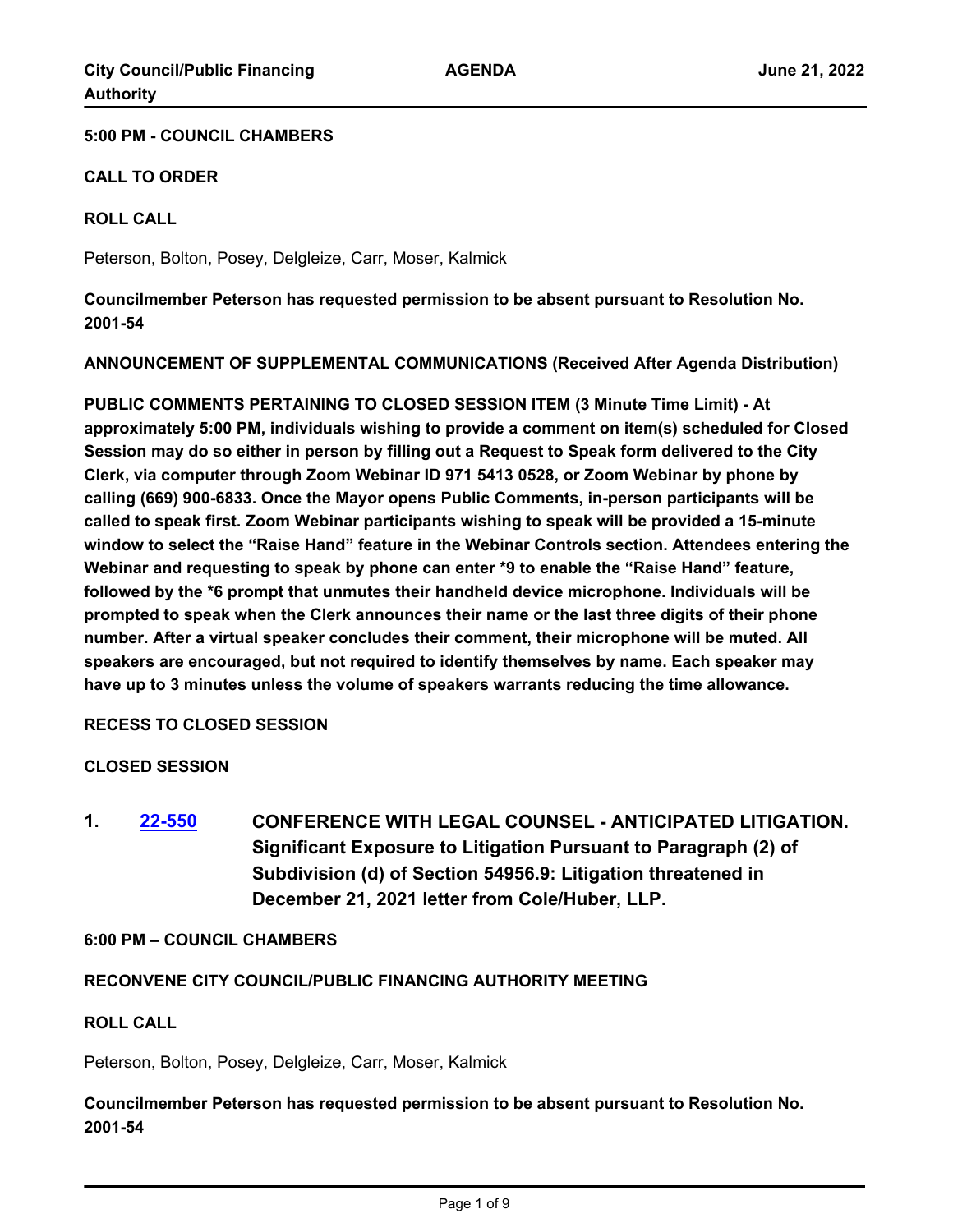#### **PLEDGE OF ALLEGIANCE**

#### **INVOCATION**

In permitting a nonsectarian invocation, the City does not intend to proselytize or advance any faith or belief. Neither the City nor the City Council endorses any particular religious belief or form of invocation.

**2. [22-315](http://huntingtonbeach.legistar.com/gateway.aspx?m=l&id=/matter.aspx?key=5427) Pat Goodman of the Self-Help Interfaith Program and member of the Greater Huntington Beach Interfaith Council**

#### **CLOSED SESSION REPORT BY CITY ATTORNEY**

#### **AWARDS AND PRESENTATIONS**

- **3. [22-467](http://huntingtonbeach.legistar.com/gateway.aspx?m=l&id=/matter.aspx?key=5579) Mayor Delgleize to call on participants from the City's 2022 Citizens Academy and present them with completion certificates**
- **4. [22-521](http://huntingtonbeach.legistar.com/gateway.aspx?m=l&id=/matter.aspx?key=5633) Mayor Delgleize to call on Mr. Robert Mayer to acknowledge his \$50k donation for the 4th of July fireworks over the Pier**
- **5. [22-468](http://huntingtonbeach.legistar.com/gateway.aspx?m=l&id=/matter.aspx?key=5580) Mayor Delgleize to present commendation to Collin Crilly for his quick actions in saving a life at a water polo tournament at Ocean View High School**
- **6. [22-520](http://huntingtonbeach.legistar.com/gateway.aspx?m=l&id=/matter.aspx?key=5632) Mayor Delgleize to proclaim support of the HEARTSafe HB Initiative and encourage staff to proceed with their efforts in pursuit of the HEARTSafe Community designation from the Citizen CPR Foundation**
- **7. [22-505](http://huntingtonbeach.legistar.com/gateway.aspx?m=l&id=/matter.aspx?key=5617) Mayor Delgleize to call on Boy Scout Troop #1226 to recognize four young men for achieving their Eagle Scout Award**
- **8. [22-546](http://huntingtonbeach.legistar.com/gateway.aspx?m=l&id=/matter.aspx?key=5658) Mayor Delgleize to call on Council Member Natalie Moser and third grade students and teachers from Kinetic Academy to be recognized for their creativity in a mock project to redesign the City Seal**
- **9. [22-511](http://huntingtonbeach.legistar.com/gateway.aspx?m=l&id=/matter.aspx?key=5623) Mayor Delgleize to thank Sean Joyce for his leadership and management while serving as the City's Interim City Manager**

**ANNOUNCEMENT OF SUPPLEMENTAL COMMUNICATIONS (Received After Agenda Distribution)**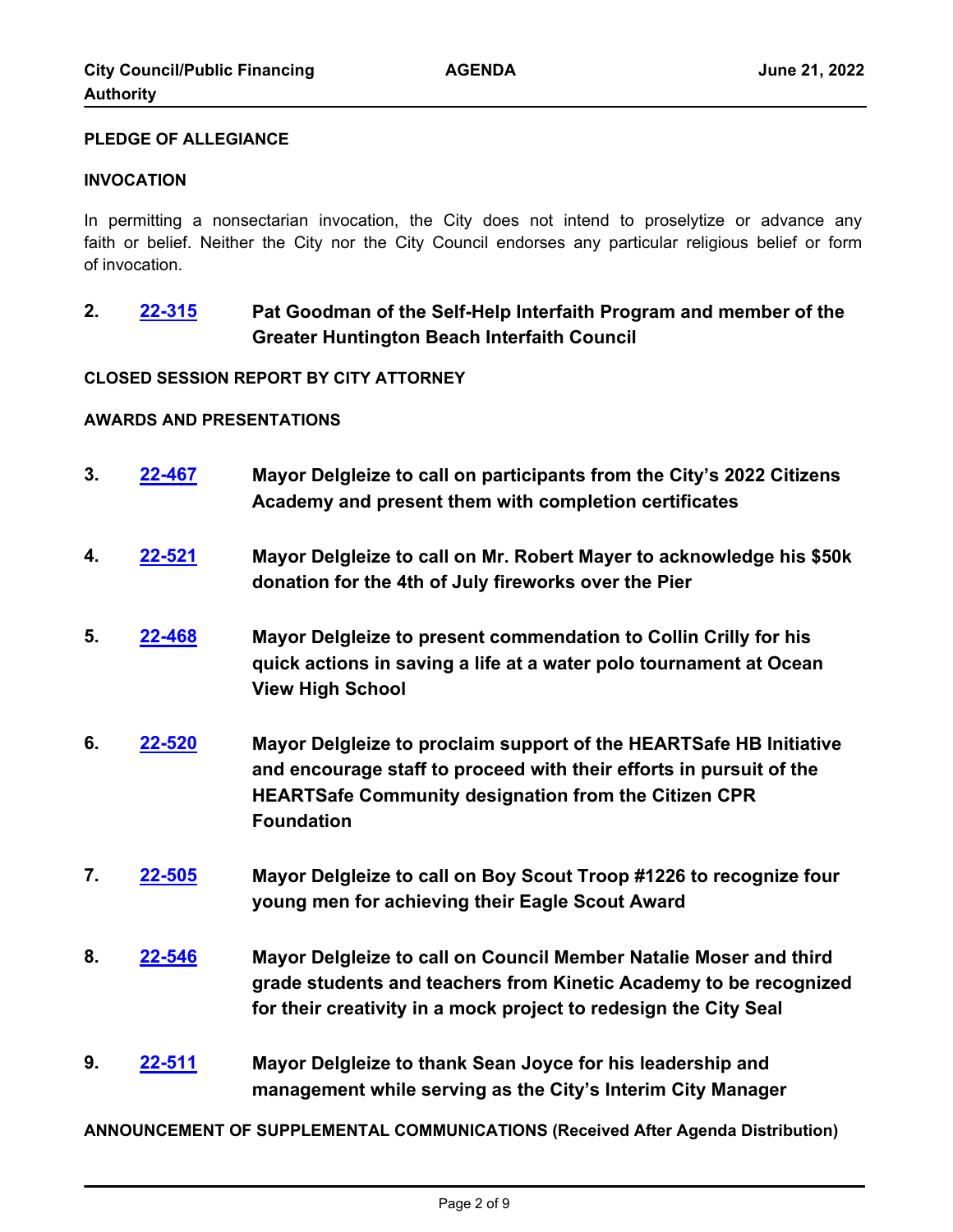**PUBLIC COMMENTS (3 Minute Time Limit) - At approximately 6:00 PM, individuals wishing to provide a comment on agendized or non-agendized items may do so either in person by filling out a Request to Speak form delivered to the City Clerk, via computer through Zoom Webinar ID 971 5413 0528, or Zoom Webinar by phone by calling (669) 900-6833. Once the Mayor opens Public Comments, in-person participants will be called to speak first. Zoom Webinar participants wishing to speak will be provided a 15-minute window to select the "Raise Hand" feature in the Webinar Controls section. Attendees entering the Webinar and requesting to speak by phone can enter \*9 to enable the "Raise Hand" feature, followed by the \*6 prompt that unmutes their handheld device microphone. Individuals will be prompted to speak when the Clerk announces their name or the last three digits of their phone number. After a virtual speaker concludes their comment, their microphone will be muted but they may remain in Webinar attendance for the duration of the meeting. All speakers are encouraged, but not required to identify themselves by name. Each speaker may have up to 3 minutes unless the volume of speakers warrants reducing the time allowance.**

**While the City Council welcomes public involvement and free speech, it rejects comments from anyone that are discriminatory, defamatory or otherwise not protected speech. Those comments will not inform nor be considered by the City Council and may be cause for the Mayor to interrupt the public speaker. Such public comments will not be consented to or otherwise adopted by the City Council in its discussions and findings for any matter tonight.**

## **COUNCIL COMMITTEE - APPOINTMENTS - LIAISON REPORTS, AB 1234 REPORTING, AND OPENNESS IN NEGOTIATIONS DISCLOSURES**

**CITY MANAGER'S REPORT**

**10. [22-531](http://huntingtonbeach.legistar.com/gateway.aspx?m=l&id=/matter.aspx?key=5643) 2022 Fourth of July Festivities Update**

### **CONSENT CALENDAR**

**11. [22-509](http://huntingtonbeach.legistar.com/gateway.aspx?m=l&id=/matter.aspx?key=5621) Approve and Adopt Minutes**

### **Recommended Action:**

Approve and adopt the City Council/Public Financing Authority regular, and Housing Authority special meeting minutes dated June 7, 2022.

**12. [22-541](http://huntingtonbeach.legistar.com/gateway.aspx?m=l&id=/matter.aspx?key=5653) Reaffirm the appointment/re-appointment of Councilmember Dan Kalmick as Huntington Beach primary representative to the Orange County Power Authority (OCPA) and resignation as alternate, and accept/re-accept Mayor Pro Tem Mike Posey resignation as OCPA Board representative and re-appointment as the alternate member, and update the 2022 Council Liaison List, and notify the OCPA in writing of these appointments per OCPA JPA section 3.2.**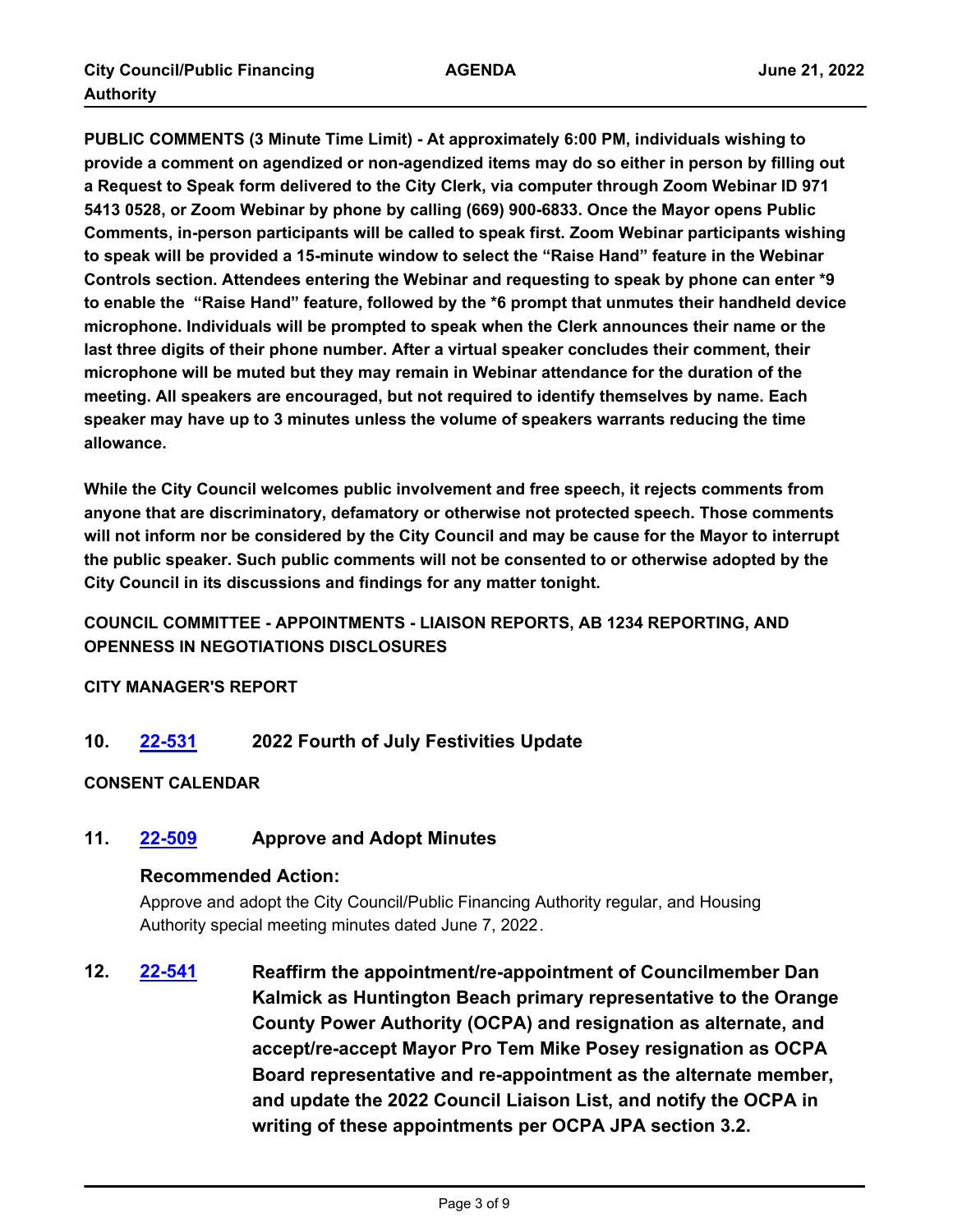### **Recommended Action:**

Reaffirm the appointment/re-appointment of Councilmember Dan Kalmick as Huntington Beach primary representative to the Orange County Power Authority (OCPA) and removal as alternate, and re-accept/accept Mayor Pro Tem Mike Posey resignation as OCPA Board representative and re-appointment as the alternate member as follows:

- (a) the Council re-accepts/accepts Mayor Pro Tem Mike Posey's and Council Member Dan Kalmick's proposed resignations as OCPA directors and alternates (respectively);
- (b) the City Council re-appoints/appoints Mr. Kalmick and Mr. Posey to their respective new OCPA roles; and
- (c) the City Council directs City staff to notify the OCPA immediately in writing of these appointments per OCPA JPA section 3.2.
- **13. [22-005](http://huntingtonbeach.legistar.com/gateway.aspx?m=l&id=/matter.aspx?key=5117) Reaffirm adoption of Resolution No. 2021-62 finding a proclaimed state of emergency continues to impact the ability to meet safely in person, and allows meetings of the City Council and all City boards, commissions and committees to be conducted remotely as needed in compliance with new Brown Act provisions identified in Assembly Bill 361**

## **Recommended Action:**

Reaffirm Resolution No. 2021-62, "A Resolution of the City Council of the City of Huntington Beach, California, finding that the proclaimed state of emergency continues to impact the ability to meet safely in person."

# **14. [22-420](http://huntingtonbeach.legistar.com/gateway.aspx?m=l&id=/matter.aspx?key=5532) Adopt Resolution No. 2022-33 Amending the Settlement and Award Authority of the Risk Manager Related to Workers' Compensation Agreements**

## **Recommended Action:**

Adopt Resolution No. 2022-33, "A Resolution of the City Council of the City of Huntington Beach Establishing Settlement and Award Authority of the Risk Manager and City Attorney."

# **15. [22-519](http://huntingtonbeach.legistar.com/gateway.aspx?m=l&id=/matter.aspx?key=5631) Adopt Resolution No. 2022-36 to acknowledge receipt of a Fire Department report regarding the annual inspection of certain occupancies**

## **Recommended Action:**

Adopt Resolution No. 2022-36: "A Resolution of the City Council of the City of Huntington Beach Acknowledging Receipt of a Report Made by the Fire Chief of the Huntington Beach Fire Department Regarding the Inspection of Certain Occupancies Required to Perform Annual Inspections in Such Occupancies Pursuant to Sections 13146.2 and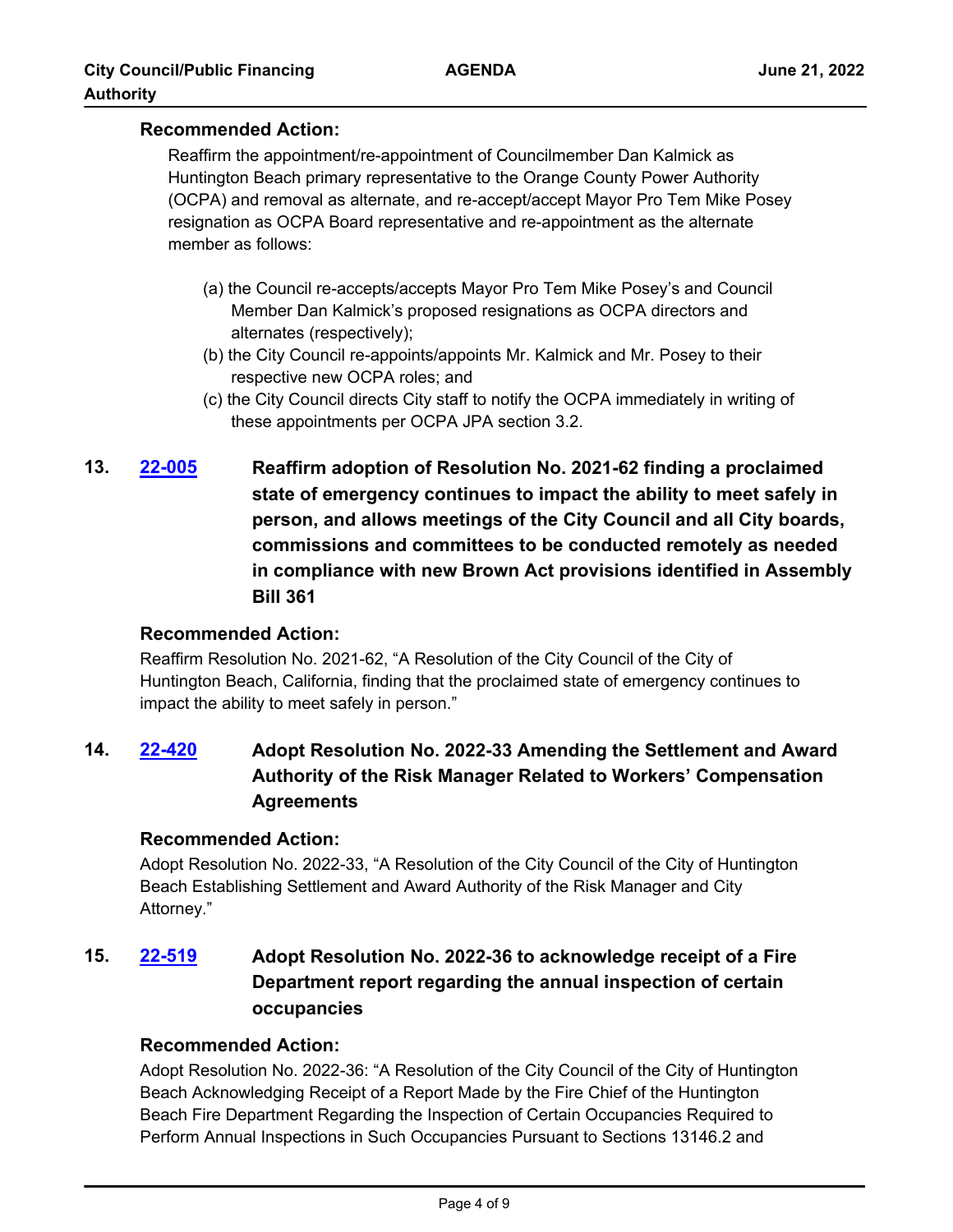13146.3 of the California Health and Safety Code."

**16. [22-494](http://huntingtonbeach.legistar.com/gateway.aspx?m=l&id=/matter.aspx?key=5606) Accept the lowest responsive and responsible bid, approve appropriations, and authorize execution of a construction contract with All American Asphalt in the amount of \$5,945,346.20 for the FY 21/22 Arterial Rehabilitation Project, CC-1639**

#### **Recommended Action:**

A) Accept the lowest responsive and responsible bid submitted by All American Asphalt in the amount of \$5,945,346.20; and,

- B) Appropriate \$1,400,000 from the Measure M Fund to account 21390032.82300; and,
- C) Appropriate \$194,880 from the Prop 42 Fund to account 21990008.82300; and,

D) Authorize the Mayor and City Clerk to execute a construction contract in a form approved by the City Attorney.

**17. [22-503](http://huntingtonbeach.legistar.com/gateway.aspx?m=l&id=/matter.aspx?key=5615) Award and authorize the execution of a construction contract with Orion Construction Corporation in the amount of \$2,594,343 for the Florida-Georgia Water Main Replacement Project, CC-1663 and Kiner-Gleada Water Main Improvement Project, CC-1664; declare CEM Construction Corporation and AID Builders Inc. as non-responsive and authorize appropriation of funds**

### **Recommended Action:**

A) Appropriate \$208,193 from the Water Master Plan Fund (507) to Account 50791006.82100, Water Improvement Fund; and,

B) Declare the first apparent lowest bid from CEM Construction, Inc. and second lowest bid from AID Builders, Inc., as non-responsive; and,

C) Accept the third lowest responsive and responsible bid submitted by Orion Construction Corporation, in the amount of \$2,594,343; and,

D) Authorize the Mayor and City Clerk to execute a construction contract in a form approved by the City Attorney.

**18. [22-508](http://huntingtonbeach.legistar.com/gateway.aspx?m=l&id=/matter.aspx?key=5620) Accept the lowest responsive and responsible bid and authorize execution of a construction contract with Sancon Technologies, Inc. in the amount of \$969,711.80 for the Fiscal Year 21/22 Sewer Lining project, CC-1694**

### **Recommended Action:**

A) Accept the lowest responsive and responsible bid submitted by Sancon Technologies,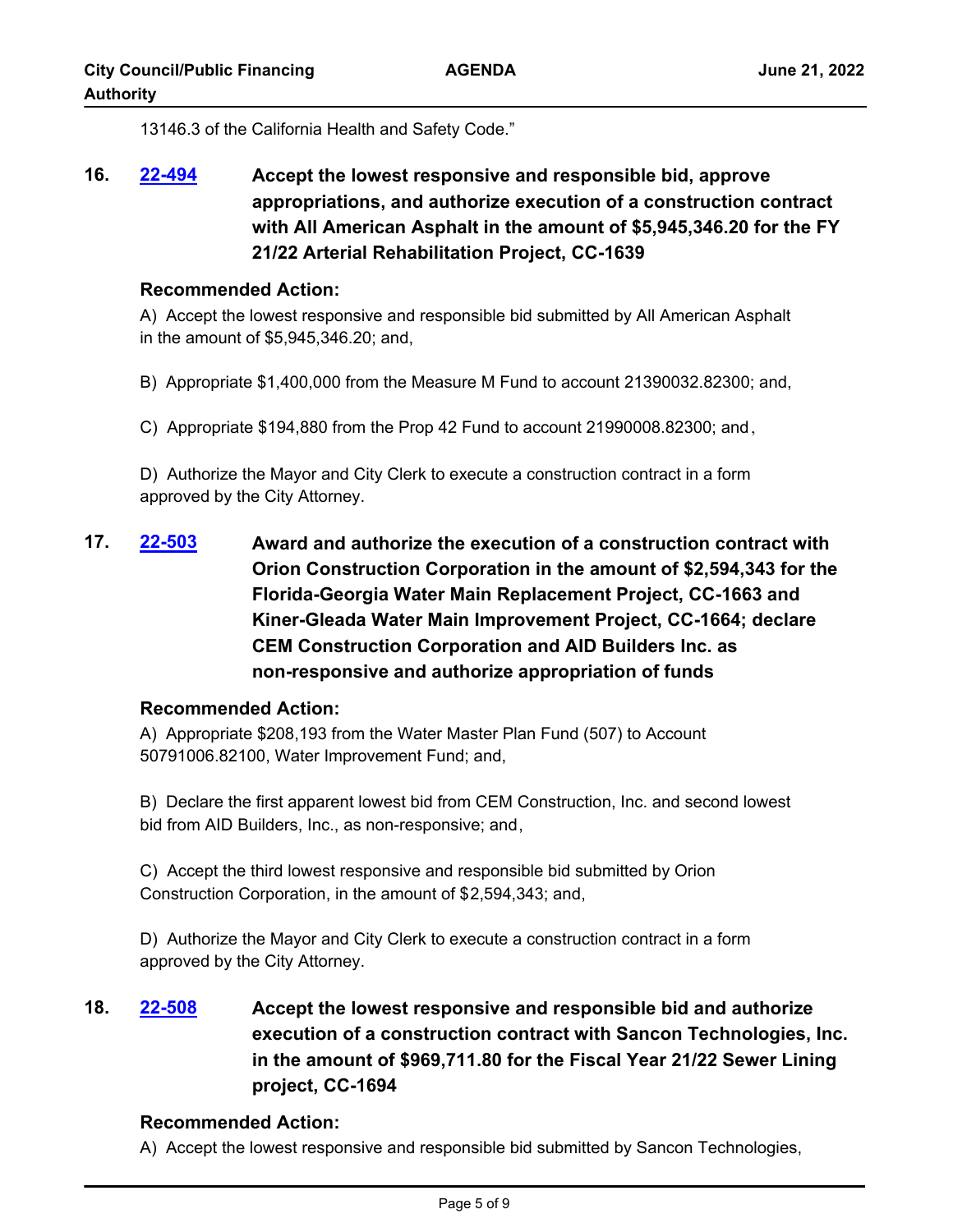Inc. in the amount of \$969,711.80; and,

B) Authorize the Mayor and City Clerk to execute a construction contract in a form approved by the City Attorney.

## **19. [22-510](http://huntingtonbeach.legistar.com/gateway.aspx?m=l&id=/matter.aspx?key=5622) Adopt Ordinance No. 4257 approving Zoning Map Amendment No. 21-001 (Olson Townhomes located at Talbert Avenue and Newland Street) Approved for introduction June 7, 2022 - Vote: 7-0**

### **Recommended Action:**

Adopt Ordinance No. 4257, "An Ordinance of the City of Huntington Beach Amending the Huntington Beach Zoning and Subdivision Ordinance to Rezone the Real Property Located at 8371 to 8461 Talbert Avenue from Residential Low Density (RL) to Residential Medium Density (RM)(Zoning Map Amendment No. 21-001)."

#### **PUBLIC HEARING**

**Individuals wishing to provide a comment on an item scheduled for Public Hearing may do so either in person by filling out a Request to Speak form delivered to the City Clerk, via computer through Zoom Webinar ID 971 5413 0528, or Zoom Webinar by phone by calling (669) 900-6833. Once the Mayor opens Public Comments, in-person participants will be called to speak first. Zoom Webinar participants wishing to speak will be provided a 15-minute window to select the "Raise Hand" feature in the Webinar Controls section. Attendees entering the Webinar and requesting to speak by phone can enter \*9 to enable the "Raise Hand" feature, followed by the \*6 prompt that unmutes their handheld device microphone. Individuals will be prompted to speak when the Clerk announces their name or the last three digits of their phone number. After a virtual speaker concludes their comment, their microphone will be muted but they may remain in Webinar attendance for the duration of the meeting. All speakers are encouraged, but not required to identify themselves by name. Each speaker may have up to 3 minutes unless the volume of speakers warrants reducing the time allowance.**

**20. [22-424](http://huntingtonbeach.legistar.com/gateway.aspx?m=l&id=/matter.aspx?key=5536) Adopt Resolution No. 2022-19 approving General Plan Amendment (GPA) No. 20-003, approve for introduction Ordinance No. 4256 approving Zoning Text Amendment (ZTA) No. 20-003, and adopt Resolution 2022-26 approving Environmental Assessment No. 20-003 (Addendum No. 1 to the Holly-Seacliff Specific Plan Environmental Impact Report No. 89-1) (Holly Triangle Townhomes - 19070 Holly Lane)**

### **Recommended Action:**

A) Approve Environmental Assessment No. 20-003 (Addendum No. 1 to the Holly-Seacliff Specific Plan Environmental Impact Report [EIR] No. 89-1; Attachment No. 9) as adequate and complete in accordance with California Environmental Quality Act (CEQA) requirements by approving City Council Resolution No. 2022-26, "A Resolution of the City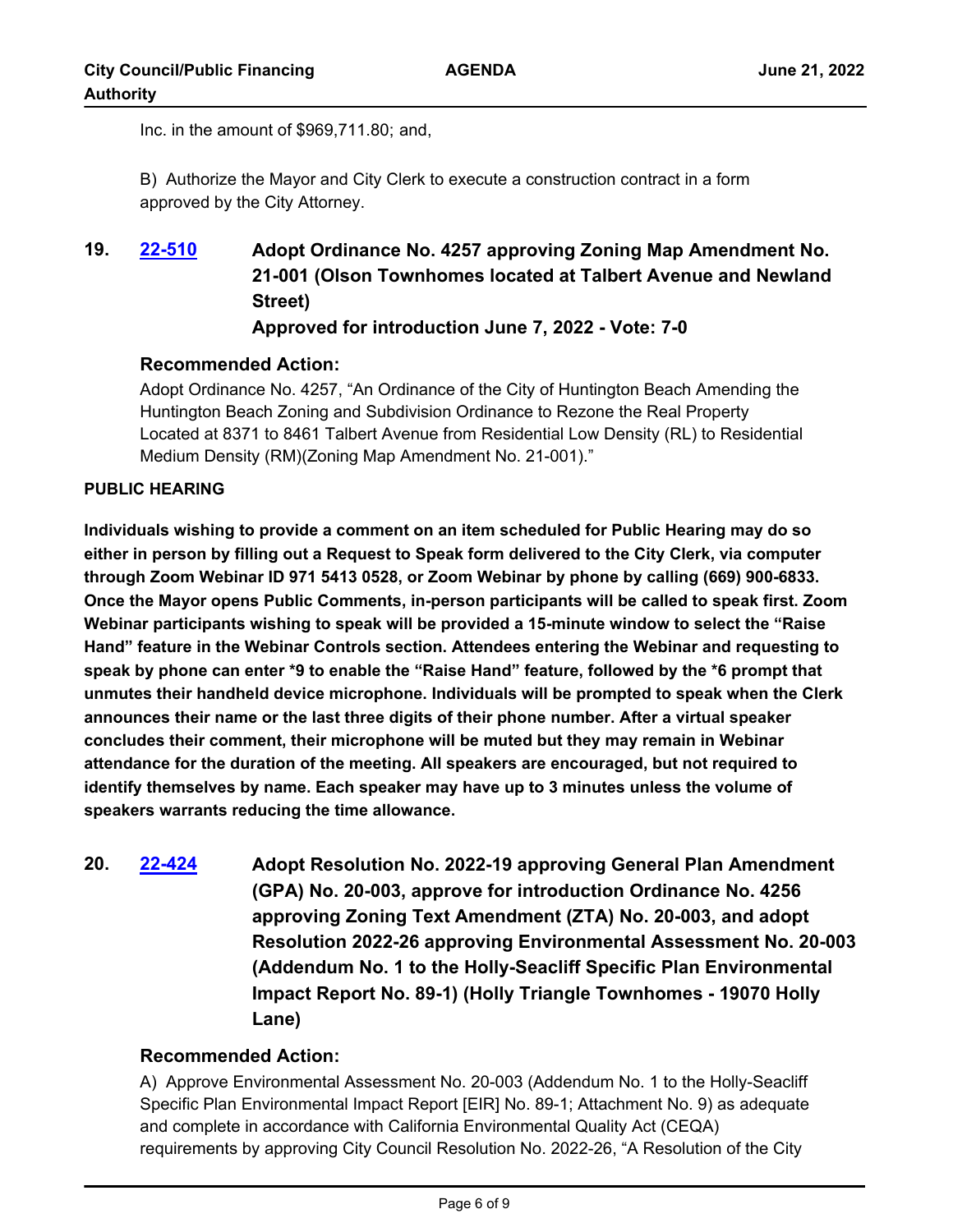Council of the City of Huntington Beach Adopting Addendum No. 1 to the Holly-Seacliff Specific Plan Environmental Impact Report No. 89-1 for the Holly Triangle Townhomes Project" (Attachment No. 2); and,

B) Approve General Plan Amendment No. 20-003 and City Council Resolution No. 2022-19, "A Resolution of the City Council of City of Huntington Beach Approving General Plan Amendment No. 20-003" (Attachment No. 3); and,

C) Approve Zone Text Amendment No. 20-003 and City Council Ordinance No. 4256, "An Ordinance of the City of Huntington Beach Amending the Holly-Seacliff Specific Plan to Rezone the Real Property Located at 19070 Holly Lane from Commercial (C) to Residential Medium Density (RM) (Zoning Text Amendment No. 20-003)" (Attachment No. 4).

# **21. [22-493](http://huntingtonbeach.legistar.com/gateway.aspx?m=l&id=/matter.aspx?key=5605) Approve for introduction Ordinance No. 4259 approving Zoning Text Amendment (ZTA) No. 22-002 establishing regulations for SB 9 development projects**

## **Recommended Action:**

A) Find that Zoning Text Amendment No. 22-002 is exempt from the California Environmental Quality Act (CEQA) pursuant to Government Code Sections 65852.21(j) and 66411.7(n), which state the adoption of an ordinance by a city or county implementing the provisions of Government Code Sections 65852.21 and 66411.7 regulating urban lot splits and two unit residential projects is not a project under CEQA; and,

B) Approve Zoning Text Amendment No. 22-002 with findings and approve for introduction Ordinance No. 4259, "An Ordinance of the City Council of the City of Huntington Beach Establishing Objective Standards for Urban Lot Splits and Housing Units Built in Accordance with Senate Bill 9, and Making a Finding of Exemption Under CEQA." (Attachment No.2)

## **ADMINISTRATIVE ITEMS**

**22. [22-470](http://huntingtonbeach.legistar.com/gateway.aspx?m=l&id=/matter.aspx?key=5582) Approve and authorize execution of an Agreement for Sale of Surplus Real Property by and between the City of Huntington Beach and Bonanni Development Company for the sale of City-owned property located near Holly Lane and Main Street (APN 159-281-04)**

## **Recommended Action:**

Authorize the Mayor and City Clerk to execute an "Agreement for Sale of Surplus Real Property by and Between the City of Huntington Beach and Bonanni Development Company IV" (the "Agreement") and all other related documents to convey ownership of the Property to the Buyer.

# **23. [22-530](http://huntingtonbeach.legistar.com/gateway.aspx?m=l&id=/matter.aspx?key=5642) Consider placing Charter amendments on ballot measures for voter approval during the November 2022 General Elections; recognize**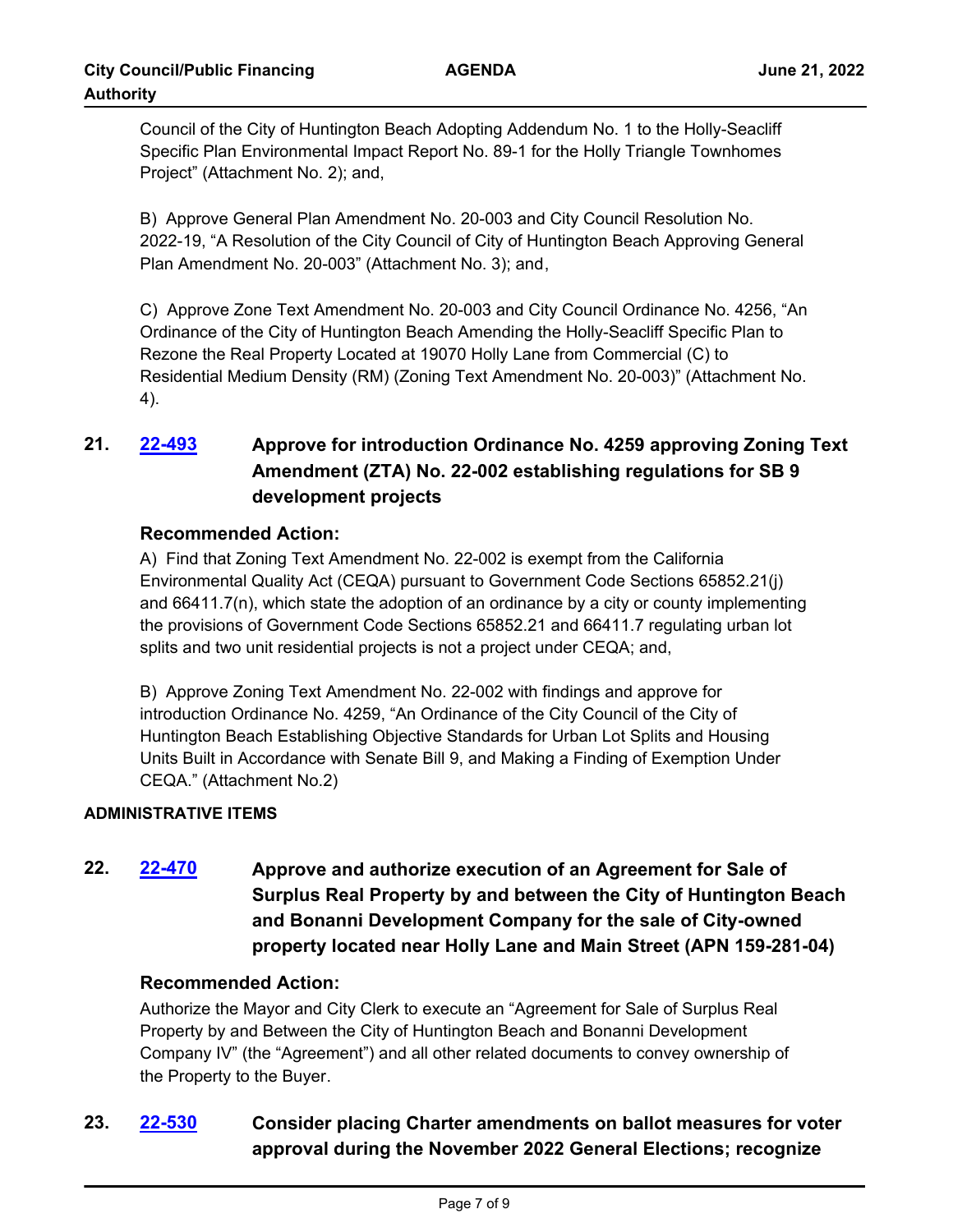## **the completion of the Charter Revision Committee's scope of work and dissolve the Committee accordingly**

### **Recommended Action:**

A) Approve one or more Charter amendments for placement on a ballot measure for voter approval during the November 8, 2022 General Election; and,

B) Direct staff to prepare and return ballot measure language and all other materials required for submittal to the County for City Council consideration; and,

C) Recognize the Committee's work and dissolve the Committee per HBMC 2.100.010.

## **24. [22-444](http://huntingtonbeach.legistar.com/gateway.aspx?m=l&id=/matter.aspx?key=5556) Request for City Council direction on regulatory framework and ordinances on commercial cannabis activities**

### **Recommended Action:**

A) Direct staff to prepare and return to the City Council for adoption a resolution placing a City-sponsored ballot measure on the November 8, 2022 General Election, asking voters if the City should allow and regulate cannabis retailers and non-retailers for medical and recreational to operate in areas zoned for cannabis commercial activity within Huntington Beach; and,

B) Direct staff to prepare and return to the City Council regulatory and zoning ordinances regarding commercial business activities for City Council adoption and the City's Commercial Cannabis Regulations to be adopted by City Council resolution; and,

C) Direct staff to prepare and return to the City Council for adoption a resolution placing a City-sponsored cannabis general tax measure, at the same rates as presented to voters on June 7, on the November 8, 2022 General Election ballot as a General Tax.

### **COUNCILMEMBER ITEMS**

## **25. [22-548](http://huntingtonbeach.legistar.com/gateway.aspx?m=l&id=/matter.aspx?key=5660) Submitted by Councilmember Kalmick and Councilmember Moser - Senior Mobile Home Rental Assistance Program**

### **Recommended Action:**

Direct staff to phase out the current TBRA program with existing nonprofit service providers and come back to Council within 60 days with (a) policies and procedures for a Senior Mobile Home Rental Assistance Program, (b) any amendments required by HUD to redirect the existing TBRA program to senior mobile home residents, and (c) a staffing plan or a potential nonprofit partner to administer the new program.

### **COUNCILMEMBER COMMENTS (Not Agendized)**

### **ADJOURNMENT**

The next regularly scheduled meeting of the Huntington Beach City Council/Public Financing Authority is Tuesday, July 5, 2022, at 4:00 PM in the Civic Center Council Chambers, 2000 Main Street,